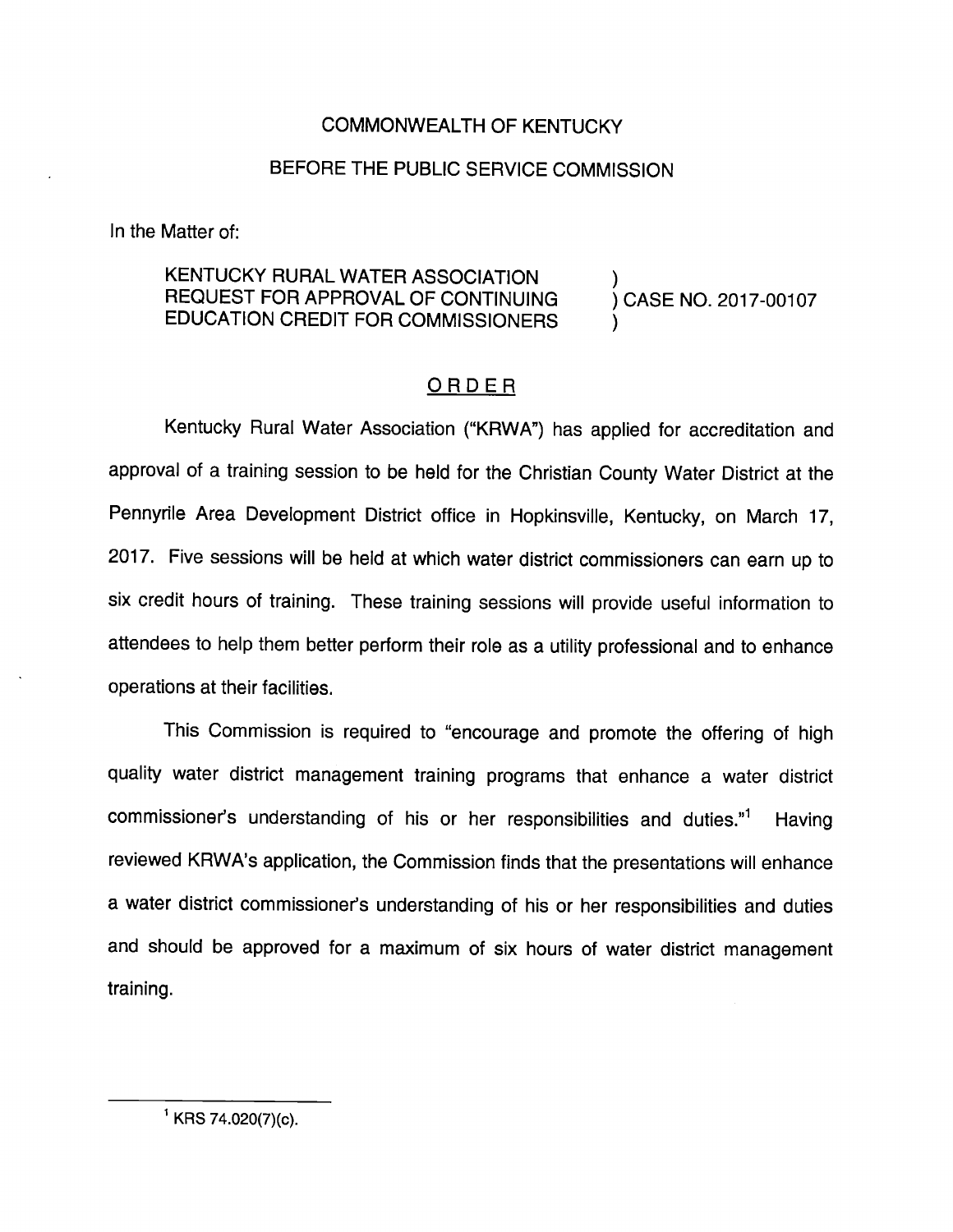IT IS THEREFORE ORDERED that:

1. The presentations at the training sessions to be held by KRWA for the Christian County Water District at the Pennyriie Area Development District office in Hopkinsville, Kentucky, on March 17, 2017, are accredited and approved for a maximum of six credit hours of water district management training.

2. KRWA shall retain a record of ail water district commissioners attending the accredited and approved presentations.

3. No later than 30 days after each presentation, KRWA shall file with the Commission:

a. A sworn statement attesting that the accredited instruction was performed;

b. A description of any changes in the presenters or the proposed curriculum that occurred after KRWA's application;

c. The name of each attending water district commissioner, his or her water district, and the number of hours that he or she attended;

d. A copy of any written material given to water commissioners attending the presentations; and

e. Documents indicating whether the Kentucky Board of Certification of Water Treatment and Distribution System Operators and the Kentucky Board of Certification of Wastewater System Operators approved the training for continuing education credit.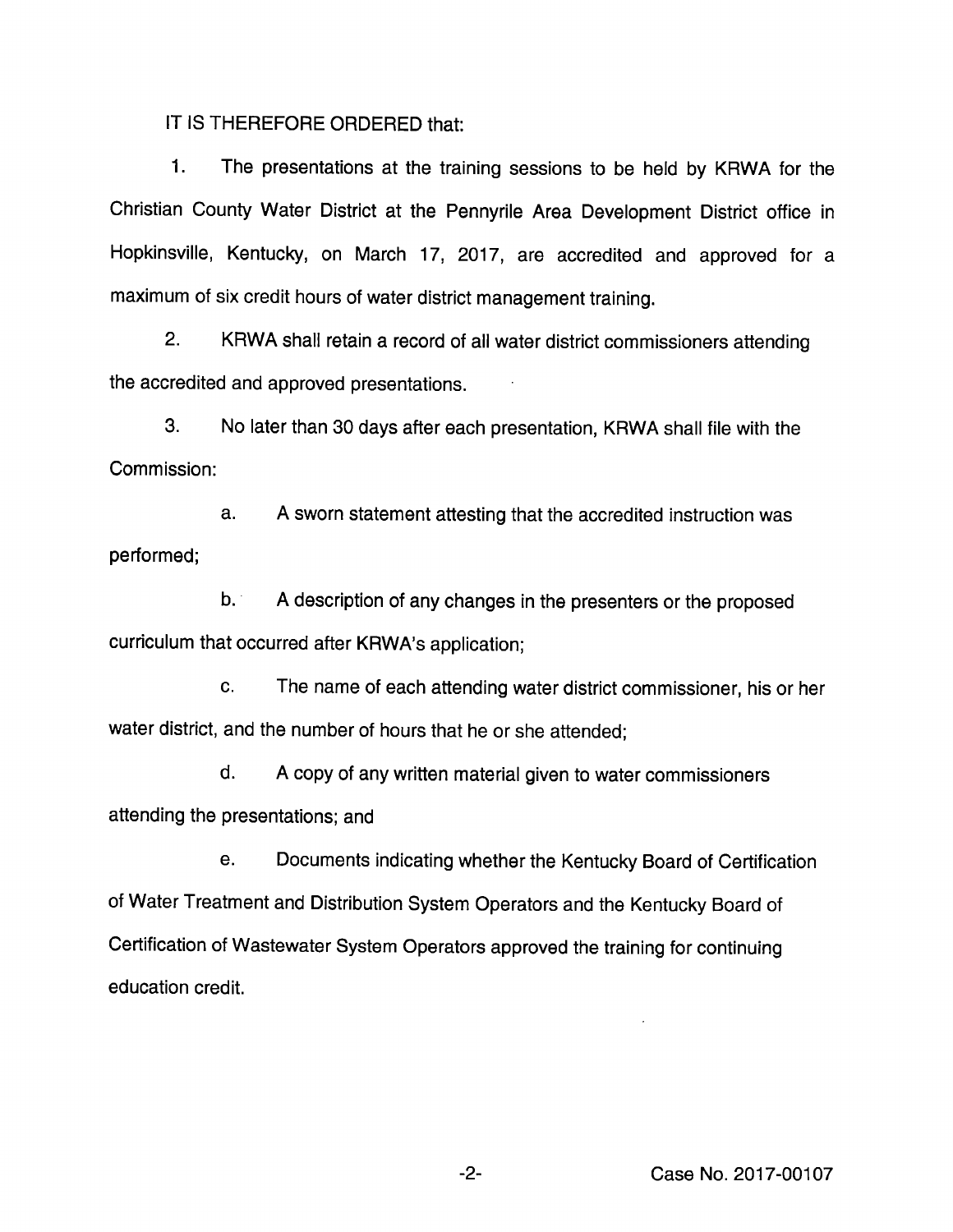By the Commission



ATTEST: lathers

**Executive Director** 

Case No. 2017-00107